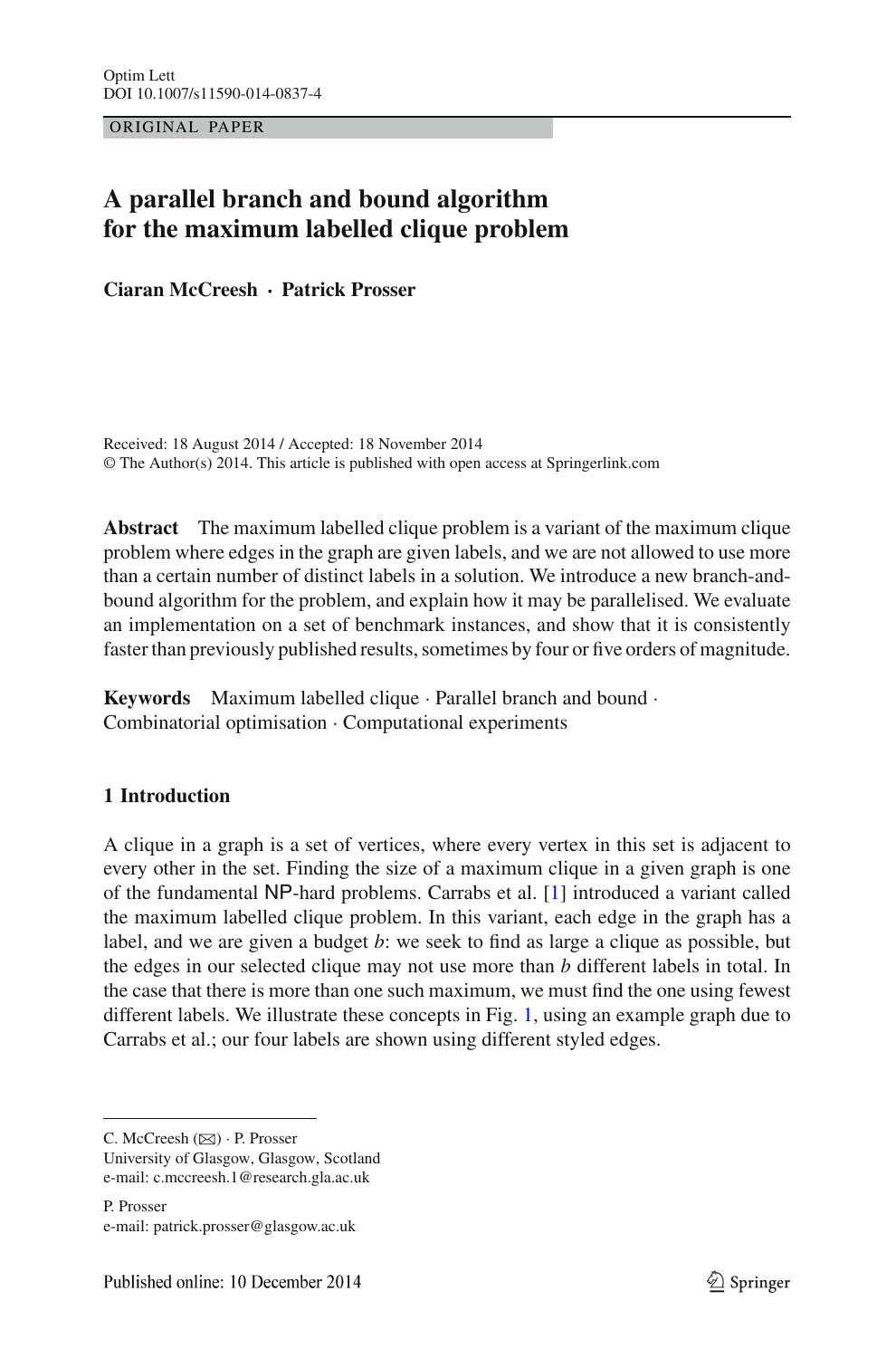<span id="page-1-0"></span>

Carrabs et al. give example applications involving social network analysis and telecommunications. For social network analysis, vertices in the graph may represent people, and labelled edges describe some kind of relationship such as a shared interest. We are then seeking a large, mutually connected group of people, but using only a small number of common interests. For telecommunications, we may wish to locate mirroring servers in different data centres, all of which must be connected for redundancy. Labels here tell us which companies operate the connections between data centres: for simplicity and cost, we have a budget on how many different companies' connections we may use.

A mathematical programming approach to solving the problem was presented by Carrabs et al., who used CPLEX to provide experimental results on a range of graph instances. Here we introduce the first dedicated algorithm for the maximum labelled clique problem, and then describe how it may be parallelised to make better use of today's multi-core processors. We evaluate our implementation experimentally, and show that it is consistently faster than that of Carrabs et al., sometimes by four or five orders of magnitude. These results suggest that state of the art maximum clique algorithms are not entirely inflexible, and can sometimes be adapted to handle side constraints and a more complicated objective function without losing their performance characteristics.

*Definitions and Notation* Throughout, let  $G = (V, E)$  be a graph with vertex set V and edge set *E*. Our graphs are undirected, and contain no loops. Associated with *G* is a set of labels, and we are given a mapping from edges to labels. We are also given a budget, which is a strictly positive integer.

The *neighbourhood* of a vertex is the set of vertices adjacent to it, and its *degree* is the cardinality of its neighbourhood. A *colouring* of a set of vertices is an assignment of colours to vertices, such that adjacent vertices are given different colours. A *clique* is a set of pairwise-adjacent vertices. The *cost* of a clique is the cardinality of the union of the labels associated with all of its edges. A clique is *feasible* if it has cost not greater than the budget. We say that a feasible clique  $\overline{C}'$  is *better than* a feasible clique *C* if either it has larger cardinality, or if it has the same cardinality but lower cost. The *maximum labelled clique problem* is to find a feasible clique which is either better than or equal to any other feasible clique in a given graph—that is, of all the maximum feasible cliques, we seek the cheapest.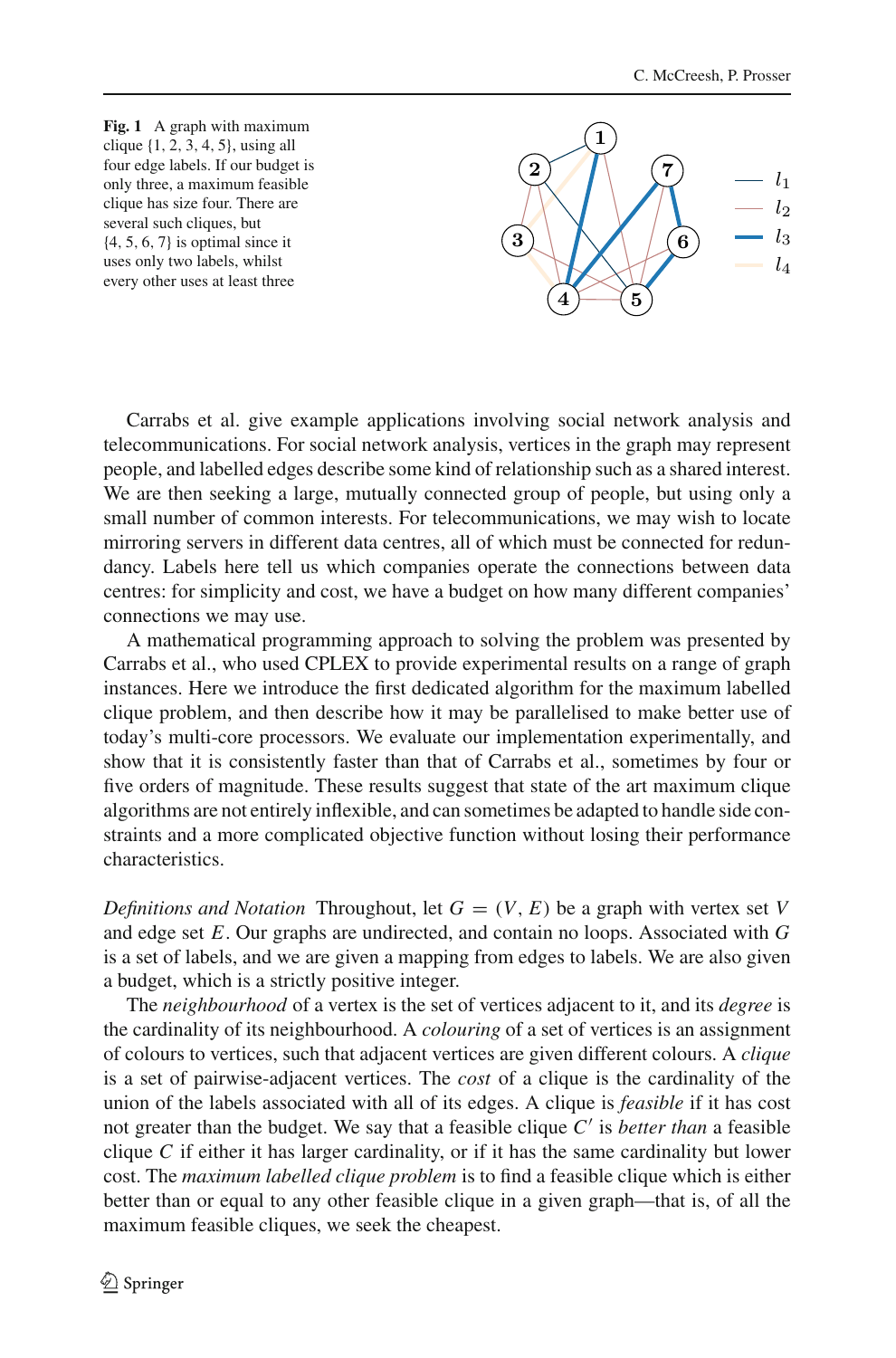The hardness of the maximum clique problem immediately implies that the maximum labelled clique problem is also NP-hard. Carrabs et al. showed that the problem remains hard even for complete graphs, where the maximum clique problem is trivial.

## **2 A branch and bound algorithm**

In Algorithm 1 we present the first dedicated algorithm for the maximum labelled clique problem. This is a branch and bound algorithm, using a greedy colouring for the bound. We start by discussing how the algorithm finds cliques, and then explain how labels and budgets are checked.

```
Algorithm 1: An algorithm for the maximum labelled clique problem.
 1 maximumLabelledClique \therefore (Graph G, Int budget) \rightarrow Vertex Set
2 begin
 3 permute G so that vertices are in non-increasing degree order
 4 global (C^{\star}, L^{\star}) \leftarrow (\emptyset, \emptyset)5 expand(true, ∅, every vertex of G, ∅)
 6 expand(false, \emptyset, every vertex of G, \emptyset)
 7 return C-
 (unpermuted)
 8 expand :: (Boolean first, Vertex Set C, Vertex Set P, Label Set L)
 9 begin
10 (order, bounds) ← colourOrder(P)
11 for i \leftarrow |P| downto 1 do
12 if |C| + bounds[i] < |C^*| or (first and |C| + bounds[i] = |C^*|) then
13 i return
14 v \leftarrow \text{order}[i]15 add v to C16 \begin{array}{|c|c|c|c|c|c|} \hline \rule{0pt}{16pt} & L' \leftarrow L \cup \text{the labels of edges between } v \text{ and any vertex in } C \hline \end{array}17 if |L'| \leq (budget \text{ if } first, \text{ otherwise } |L^{\star}| - 1) then
18 if (C, L') is better than (C^{\star}, L^{\star}) then
19 \left| \begin{array}{c} | \end{array} \right| (C^{\star}, L^{\star}) \leftarrow (C, L') P' \leftarrow the vertices in P that are adjacent to v
20 if P' \neq \emptyset then expand(first, C, P', L')
21 remove v from C and from P
22 colourOrder (Vertex Set P) \rightarrow (Vertex Array, Int Array)
23 begin
24 (order, bounds) \leftarrow ([], [])
25 uncoloured \leftarrow P26 colour \leftarrow 1
27 while uncoloured \neq Ø do
28 colourable ← uncoloured
29 While \text{colourable} \neq \emptyset do
30 | | v \leftarrow the first vertex of colourable
31 | | append v to order, and colour to bounds
32 Fig. remove v from uncoloured and from colourable
33 \parallel \parallel remove from colourable all vertices adjacent to v
34 add 1 to colour
35 return (order, bounds)
```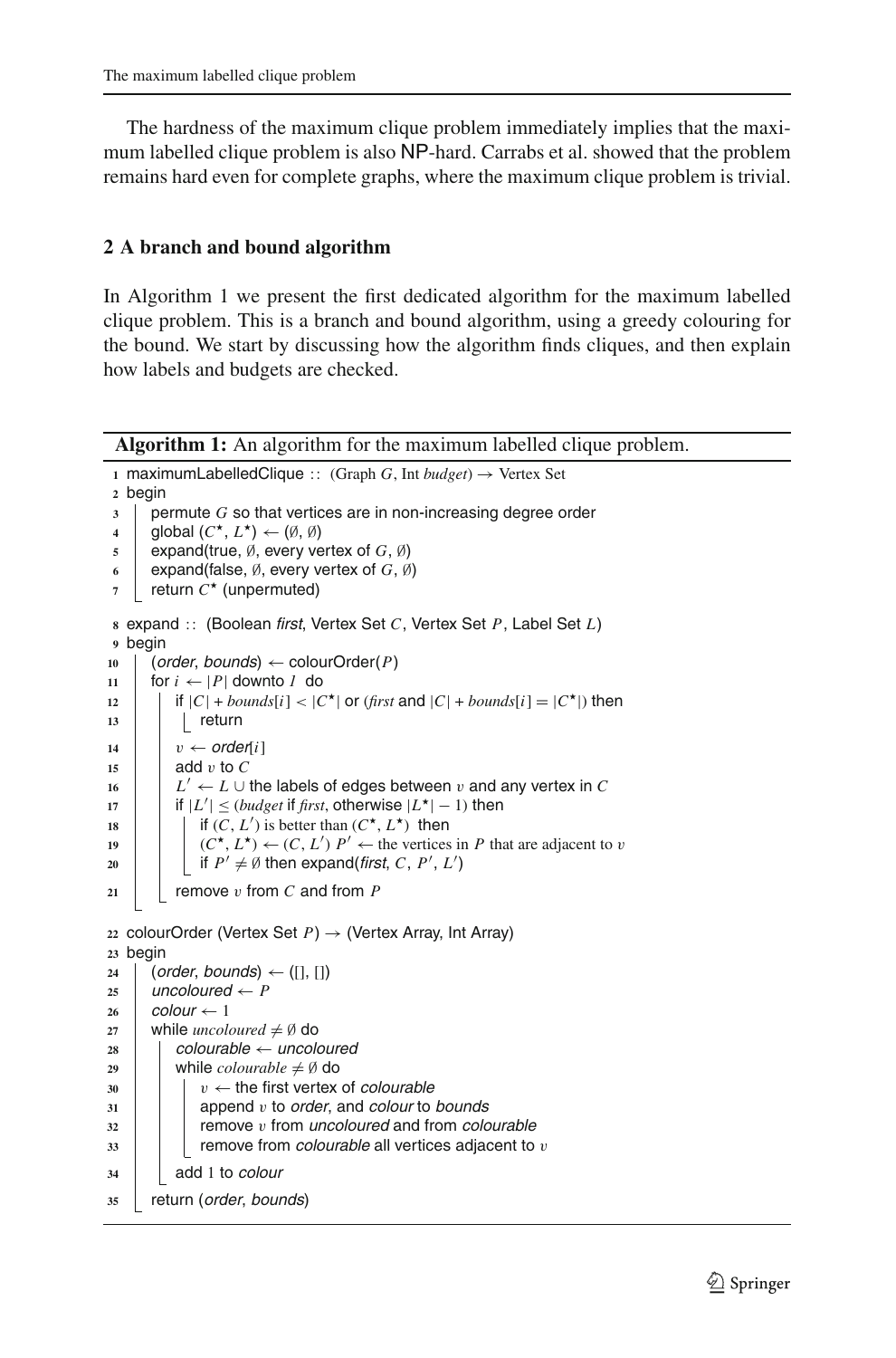

<span id="page-3-0"></span>**Fig. 2** The graph on the *left* has been coloured greedily: vertices 1 and 3 were given the *first colour*, then vertices 2, 4 then 8 were given the *second colour*, then vertices 5 and 7 were given the *third colour*, then vertex 6 was given the *fourth colour*. On the *right*, we show the *order* array, which contains the vertices in the order which they were coloured. Below, the *bounds* array, containing the number of colours used so far

*Branching:* Let v be some vertex in our graph. Any clique either contains only v and possibly some vertices adjacent to  $v$ , or does not contain  $v$ . Thus we may build up potential solutions by recursively selecting a vertex, and branching on whether or not to include it. We store our growing clique in a variable  $C$ , and vertices which may potentially be added to *C* are stored in a variable *P*. Initially *C* is empty, and *P* contains every vertex (line 5).

The expand function is our main recursive procedure. Inside a loop (lines 11 to 21), we select a vertex v from P (line 14). First we consider including v in C (lines 15) to 20). We produce a new P<sup>'</sup> from P by rejecting any vertices which are not adjacent to v (line 19)—this is sufficient to ensure that  $P'$  contains only vertices adjacent to *every* vertex in  $C$ . If  $P'$  is not empty, we may potentially grow  $C$  further, and so we recurse (line 20). Having considered  $v$  being in the clique, we then reject  $v$  (line 21) and repeat.

*Bounding:* If we can colour a graph using *k* colours, we know that the graph cannot contain a clique of size greater than *k* (each vertex in a clique must be given a different colour). This gives us a bound on how much further *C* could grow, using only the vertices remaining in *P*. To make use of this bound, we keep track of the largest feasible solution we have found so far (called the *incumbent*), which we store in *C*-. Initially  $C^*$  is empty (line 4). Whenever we find a new feasible solution, we compare it with  $C^*$ , and if it is larger, we unseat the incumbent (line 18).

For each recursive call, we produce a constructive colouring of the vertices in *P* (line 10), using the colourOrder function. This process produces an array *order* which contains a permutation of the vertices in *P*, and an array of bounds, *bounds*, in such a way that the subgraph induced by the first *i* vertices of *order* may be coloured using *bounds*[*i*] colours. The *bounds* array is non-decreasing (*bounds*[*i* + 1]  $\geq$  *bounds*[*i*]), so if we iterate over *order* from right to left, we can avoid having to produce a new colouring for each choice of  $v$ . We make use of the bound on line 12: if the size of the growing clique plus the number of colours used to colour the vertices remaining in *P* is not enough to unseat the incumbent, we abandon search and backtrack.

The colourOrder function performs a simple greedy colouring. We select a vertex (line 30) and give it the current colour (line 31). This process is repeated until no more vertices may be given the current colour without causing a conflict (lines 29 to 33). We then proceed with a new colour (line 34) until every vertex has been coloured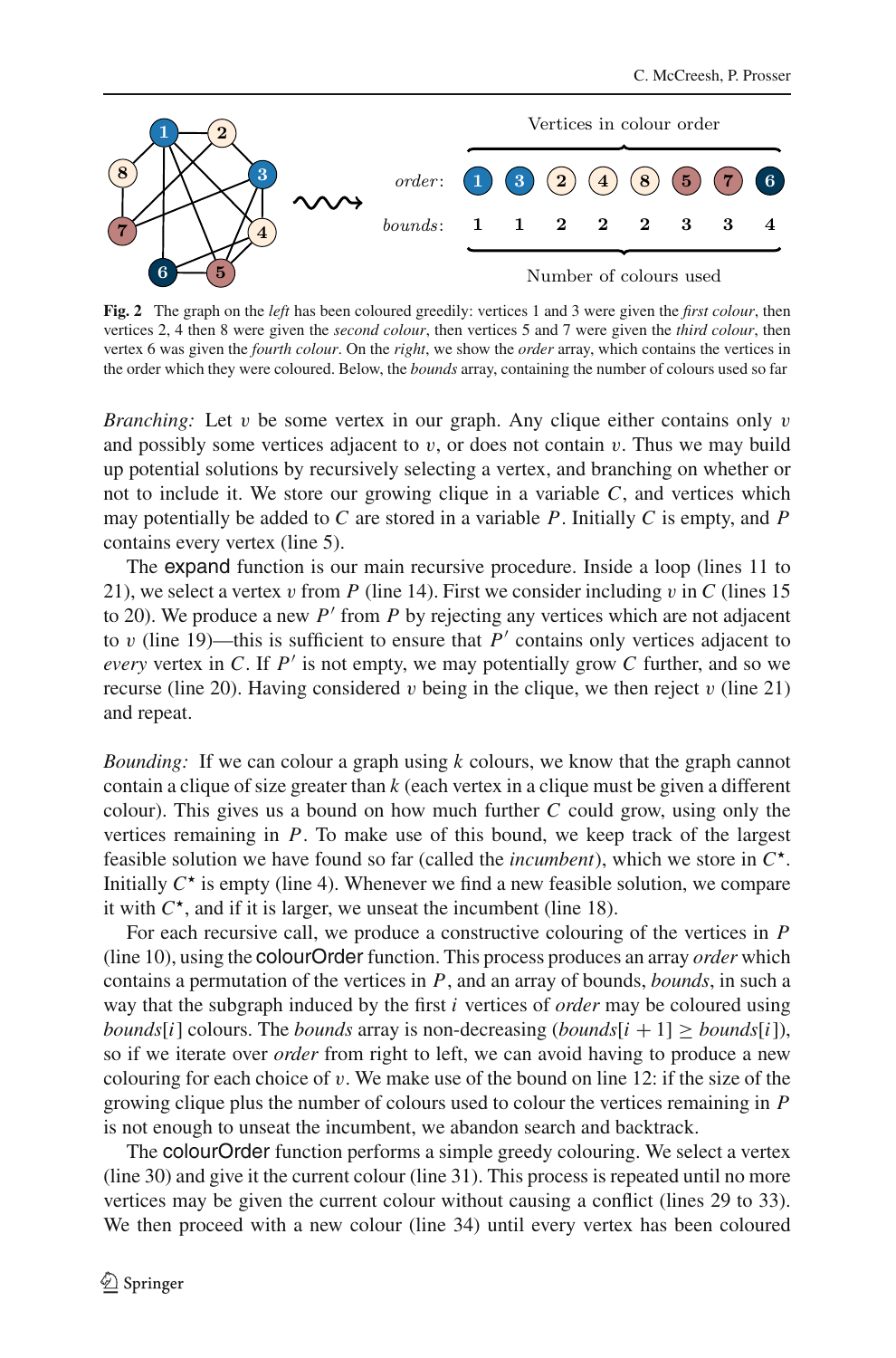(lines 27 to 34). Vertices are placed into the *order* array in the order in which they were coloured, and the *i*th entry of the *bounds* array contains the number of colours used at the time the *i*th vertex in *order* was coloured. This process is illustrated in Fig. [2.](#page-3-0)

*Initial vertex ordering:* The order in which vertices are coloured can have a substantial effect upon the colouring produced. Here we will select vertices in a static non-increasing degree order. This is done by permuting the graph at the top of search (line 3), so vertices are simply coloured in numerical order. This assists with the bitset encoding, which we discuss below.

*Labels and the budget:* So far, what we have described is a variation of a series of maximum clique algorithms by Tomita et al.  $[12-14]$  $[12-14]$  (and we refer the reader to these papers to justify the vertex ordering and selection rules chosen). Now we discuss how to handle labels and budgets. We are optimising subject to two criteria, so we will take a two-pass approach to finding an optimal solution.

On the first pass ( $\hat{t}$ *irst* = true, from line 5), we concentrate on finding the largest feasible clique, but do not worry about finding the cheapest such clique. To do so, we store the labels currently used in  $C$  in the variable  $L$ . When we add a vertex  $v$  to  $C$ , we create from  $L$  a new label set  $L'$  and add to it any additional labels used (line 16). Now we check whether we have exceeded the budget (line 17), and only proceed with this value of  $C$  if we have not. As well as storing  $C^*$ , we also keep track of the labels it uses in  $L^*$ .

On the second pass ( $\hat{f}$ *irst* = false, from line 6), we already have the size of a maximum feasible clique in  $|C^*|$ , and we seek to either reduce the cost  $|L^*|$ , or prove that we cannot do so. Thus we repeat the search, starting with our existing values of  $C^*$  and  $L^*$ , but instead of using the budget to filter labels on line 17, we use  $|L^*| - 1$ (which can become smaller as cheaper solutions are found). We must also change the bound condition slightly: rather than looking only for solutions strictly larger than  $C^*$ , we are now looking for solutions with size equal to  $C^*$  (line 12). Finally, when potentially unseating the incumbent (line 18), we must check to see if either *C* is larger than  $C^*$ , or it is the same size but cheaper.

This two-pass approach is used to avoid spending a long time trying to find a cheaper clique of size |*C*-|, only for this effort to be wasted when a larger clique is found. The additional filtering power from having found a clique containing only one additional vertex is often extremely beneficial. On the other hand, label-based filtering using  $|L^{\star}| - 1$  rather than the budget is not possible until we are sure that  $C^{\star}$  cannot grow further, since it could be that larger feasible maximum cliques have a higher cost.

*Bit parallelism:* For the maximum clique problem, San Segundo et al. [\[10,](#page-10-2)[11\]](#page-10-3) observed that using a bitset encoding for SIMD-like parallelism could speed up an implementation by a factor of between two to twenty, without changing the steps taken. We do the same here: *P* and *L* should be bitsets, and the graph should be represented using an adjacency bitset for each vertex (this representation may be created when *G* is permuted, on line 3). Most importantly, the *uncoloured* and *colourable* vari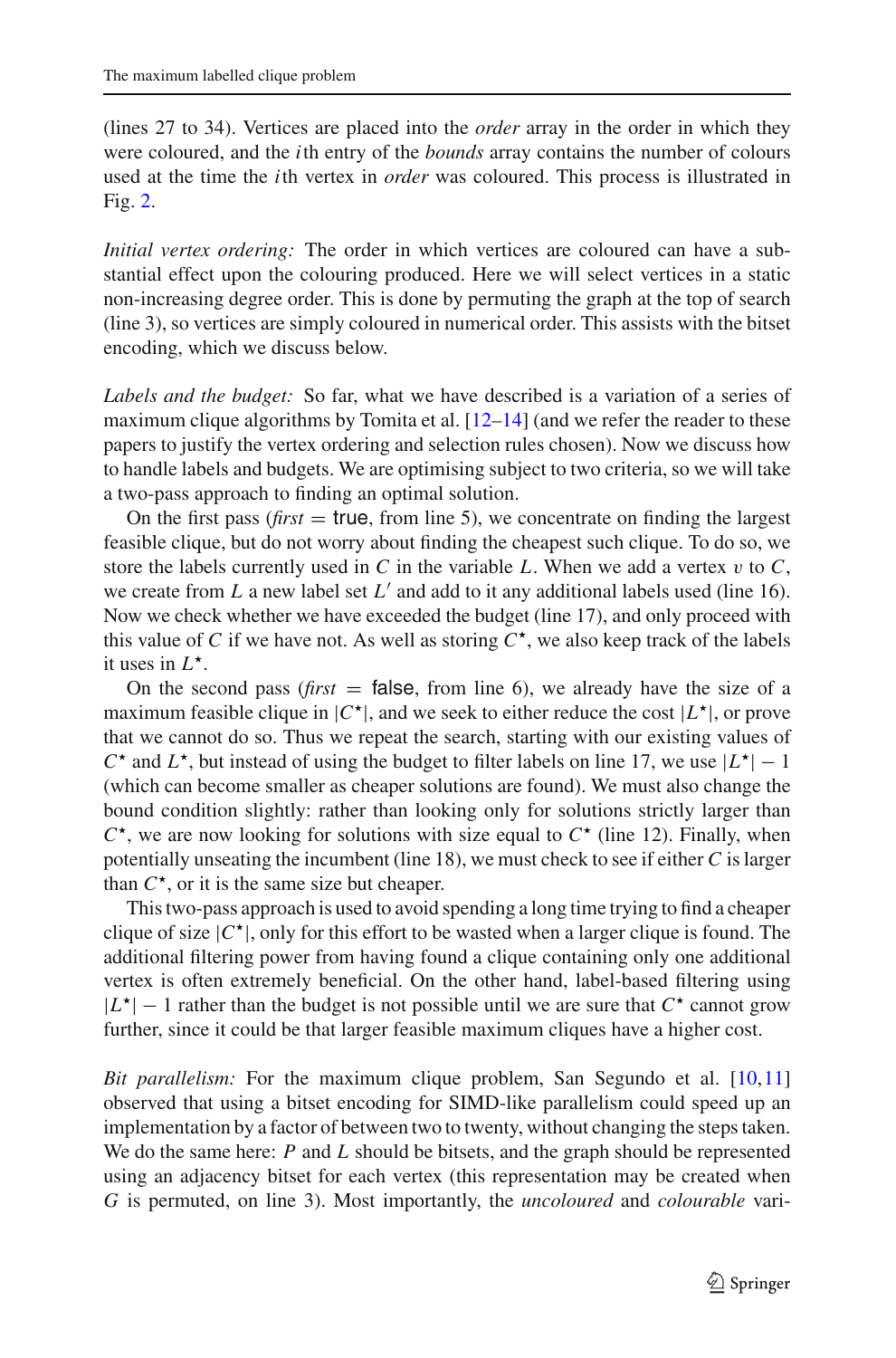ables in colourOrder are also bitsets, and the filtering on line 33 is simply a bitwise and-with-complement operation.

Note that *C* should not be stored as a bitset, to speed up line 16. Instead, it should be an array. Adding a vertex to *C* on line 15 may be done by appending to the array, and when removing a vertex from  $C$  on line 21 we simply remove the last element—this works because *C* is used like a stack.

*Thread parallelism:* Thread parallelism for the maximum clique problem has been shown to be extremely beneficial [\[2](#page-10-4)[,5](#page-10-5)]; we may use an approach previously described by the authors [\[5,](#page-10-5)[7\]](#page-10-6) here too. We view the recursive calls to expand as forming a tree, ignore left-to-right dependencies, and explore subtrees in parallel. For work splitting, we initially create subproblems by dividing the tree immediately below the root node (so each subproblem represents a case where  $|C| = 1$  due to a different choice of vertex). Subproblems are placed onto a queue, and processed by threads in order. To improve balance, when the queue is empty and a thread becomes idle, work is then stolen from the remaining threads by resplitting the final subproblems at distance 2 from the root.

There is a single shared incumbent, which must be updated carefully. This may be stored using an atomic, to avoid locking. Care must be taken with updates to ensure that  $C^*$  and  $L^*$  are compared and updated simultaneously—this may be done by using a large unsigned integer, and allocating the higher order bits to  $|C^{\star}|$  and the lower order bits to the bitwise complement of  $|L^{\star}|$ .

Note that we are not dividing a fixed amount of work between multiple threads, and so we should not necessarily expect a linear speedup. It is possible that we could get no speedup at all, due to threads exploring a portion of the search space which would be eliminated by the bound during a sequential run, or a speedup greater than the number of threads, due to a strong incumbent being found more quickly [\[3\]](#page-10-7). A further complication is that in the first pass, we could find an equally sized but more costly incumbent than we would find sequentially. Thus we cannot even guarantee that this will not cause a slowdown in certain cases [\[15](#page-11-1)].

#### **3 Experimental results**

We now evaluate an implementation of our sequential and parallel algorithms experimentally. Our implementation was coded in C++, and for parallelism, C++11 native threads were used. The bitset encoding was used in both cases. Experimental results are produced on a desktop machine with an Intel i5-3570 CPU and 12GBytes of RAM. This is a dual core machine, with hyper-threading, so for parallel results we use four threads (but should not expect an ideal-case speedup of 4). Sequential results are from a dedicated sequential implementation, not from a parallel implementation run with a single thread. Timing results include preprocessing time and thread startup costs, but not the time taken to read in the graph file and generate random labels.

*Standard benchmark problems* In Table [1](#page-6-0) we present results from the same set of benchmark instances as Carrabs et al. [\[1](#page-10-0)]. These are some of the smaller graphs from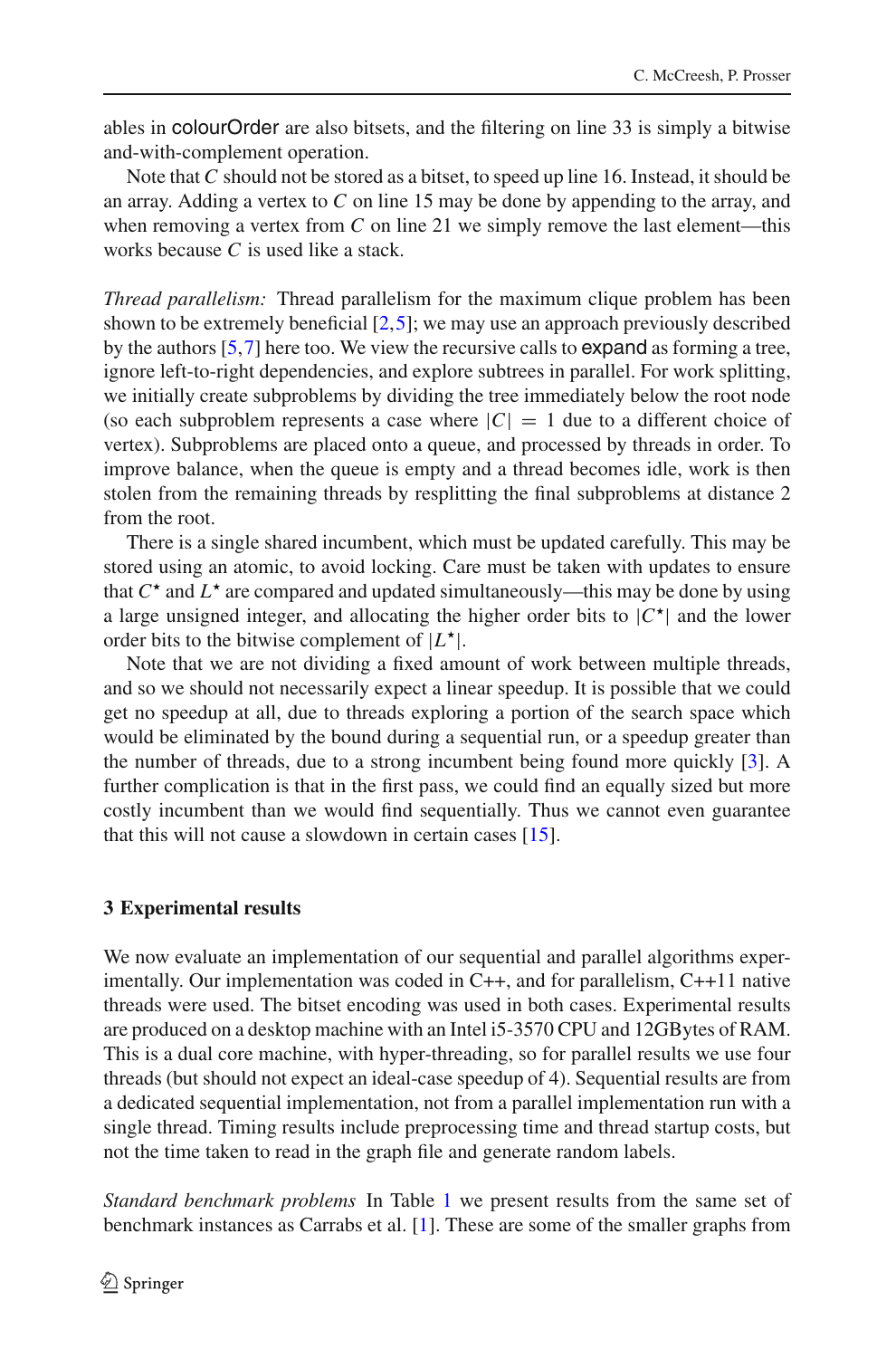<span id="page-6-0"></span>

| Ş                 |
|-------------------|
|                   |
| i ere i<br>í<br>į |
| ń                 |
|                   |
|                   |
|                   |

| Instance                       | 르              | $25%$ bud       | get   |           |                  |         | 50 % budget   |       |           |      |         | 75% budget     |       |       |                   |         |
|--------------------------------|----------------|-----------------|-------|-----------|------------------|---------|---------------|-------|-----------|------|---------|----------------|-------|-------|-------------------|---------|
|                                |                | size            | cost  | $t$ seq   | t <sub>par</sub> | Ξ       | size          | cost  | tseq      | tpar | Ξ       | size           | cost  | tseq  | tpar              | Ξ       |
| $\frac{1}{\text{ohmson8-2-4}}$ |                | 3.13            | 00.1  | $_{0.00}$ | 0.00             | 0.03    | $\frac{8}{1}$ | 1.87  | $_{0.00}$ | 0.00 | 0.02    | $\frac{6}{10}$ | 1.87  | 0.00  | 0.00              | 0.01    |
| 28 vertices,                   | $^{\circ}$     | 3.51            | 1.50  | 0.00      | 0.00             | 0.03    | 4.00          | 2.48  | 0.00      | 0.00 | 0.01    | 4.00           | 2.48  | 0.00  | 0.00              | 0.02    |
| 210 edges                      | $\overline{c}$ | $\frac{6}{4}$   | 2.85  | 0.00      | 0.00             | 0.01    | 4.00          | 2.85  | 0.00      | 0.00 | 0.02    | 4.00           | 2.85  | 0.00  | 0.00              | 0.02    |
| MANN_a9                        |                | 5.64            | 2.76  | 0.01      | 0.00             | 3.18    | 8.89          | 5.93  | 0.02      | 0.01 | 13.98   | 13.34          | 8.99  | 0.01  | 0.00              | 6.47    |
| 45 vertices                    | ಸ              | 6.61            | 5.60  | 0.02      | 0.01             | 12.43   | 9.74          | 10.68 | 0.08      | 0.02 | 46.52   | 13.32          | 15.73 | 0.03  | $\overline{0}$ .  | 15.55   |
| 918 edges                      | 32             | 7.00            | 7.79  | 0.04      | 0.01             | 17.61   | 10.26         | 14.99 | 0.19      | 0.05 | 108.13  | 14.12          | 23.28 | 0.03  | $\overline{0.0}$  | 13.18   |
| hamming6-4                     | ∘              | 3.99            | 1.97  | 0.00      | 0.00             | 0.32    | 4.00          | 1.99  | 0.00      | 0.00 | 0.33    | 4.00           | 1.99  | 0.00  | 0.00              | 0.35    |
| 64 vertices                    |                | 00 <sub>1</sub> | 2.64  | 0.00      | 0.00             | 0.43    | 4.00          | 2.64  | 0.00      | 0.00 | 0.42    | 4.00           | 2.64  | 0.00  | 0.00              | 0.37    |
| 704 edges                      |                | $\frac{6}{4}$   | 2.98  | 0.00      | 0.00             | 0.41    | 4.00          | 2.98  | 0.00      | 0.00 | 0.43    | 4.00           | 2.98  | 0.00  | 0.00              | 0.44    |
| hamming6-2                     | 51             | 6.07            | 3.82  | 0.04      | 0.01             | 41.32   | 9.87          | 7.86  | 0.76      | 0.21 | 382.73  | 15.42          | 12.00 | 2.44  | 0.66              | 711.20  |
| 64 vertices                    | 29             | 7.17            | 7.12  | 0.41      | $\Xi$            | 221.77  | 11.01         | 14.73 | 6.25      | 1.70 | 2368.78 | 15.86          | 21.84 | 11.73 | 3.14              | 2079.50 |
| 1824 edges                     | 4              | 8.00            | 0.81  | 1.35      | 0.37             | 429.21  | 12.00         | 21.49 | 20.19     | 5.47 | 4955.96 | 17.13          | 32.65 | 23.15 | 6.28              | 2170.84 |
| johnson8-4-4                   | $\vec{4}$      | 5.99            | 3.93  | 0.01      | 0.00             | 49.82   | 7.98          | 6.94  | 0.02      | 0.01 | 85.73   | 11.09          | 10.89 | 0.01  | 0.00              | 16.36   |
| 70 vertices                    | 27             | 6.30            | 5.95  | 0.03      | 0.01             | 102.60  | 9.07          | 12.81 | 0.02      | 0.01 | 110.53  | 12.18          | 20.29 | 0.00  | 0.00              | 11.80   |
| 1855 edges                     | $\theta$       | <b>7.01</b>     | 8.97  | 0.05      | 0.01             | 177.13  | 10.00         | 19.01 | 0.02      | 0.01 | 60.79   | 12.97          | 28.93 | 0.00  | 0.00              | 2.39    |
| johnson $16-2-4$               |                | 6.50            | 5.28  | 0.15      | 0.04             | 4248.29 | 8.00          | 8.91  | 0.14      | 0.04 | 1943.33 | 8.00           | 8.91  | 0.14  | 0.04              | 2066.26 |
| 120 vertices                   |                | 7.75            | 1.17  | 0.29      | 0.08             | 5660.29 | 8.00          | 12.21 | 0.22      | 0.06 | 3044.75 | 8.00           | 12.21 | 0.22  | 0.06              | 3290.52 |
| 5460 edges                     | $\Im$          | 8.00            | 4.23  | 0.28      | 0.08             | 3699.71 | 8.00          | 14.23 | 0.28      | 0.08 | 4227.76 | 8.00           | 14.23 | 0.28  | 0.08              | 3909.15 |
| keller4                        | $^{28}$        | 6.98            | 6.89  | 0.28      | 0.07             | $>3h$   | 9.04          | 12.68 | 0.10      | 0.03 | >3h     | 1.00           | 18.75 | 0.02  | $\overline{0}.01$ | 3304.30 |
| 171 vertices.                  | 55             | 8.00            | 2.85  | 0.32      | 0.09             | >3h     | 1.00          | 26.98 | 0.02      | 0.01 | 4081.97 | 11.00          | 26.98 | 0.02  | 0.01              | 4173.34 |
| 9435 edges                     | 83             | 00.6            | 19.82 | 0.14      | 0.04             | >3h     | 11.00         | 31.88 | 0.02      | 0.01 | 1827.99 | 11.00          | 31.88 | 0.02  | 0.01              | 5028.16 |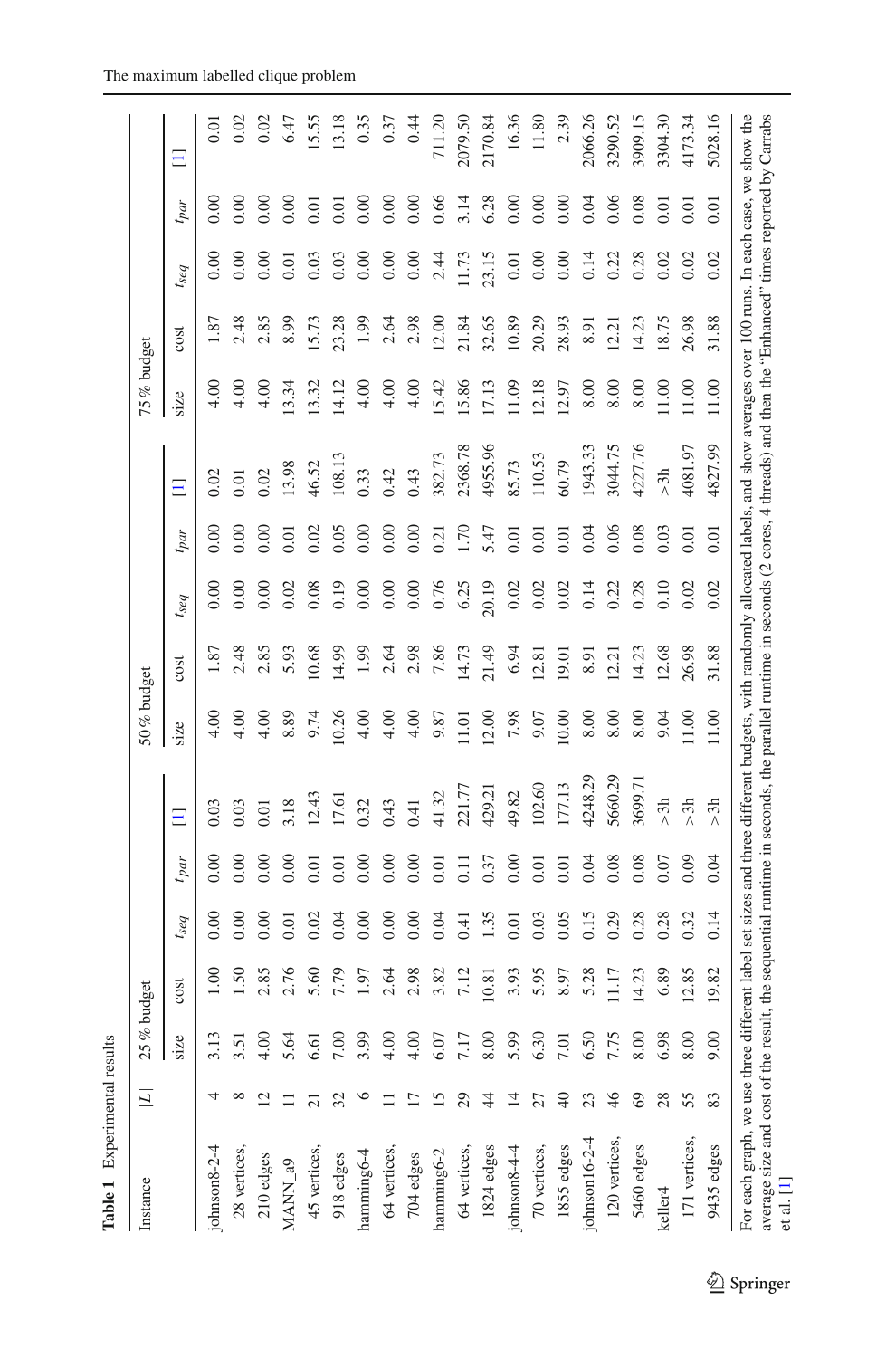the DIMACS implementation challenge, $<sup>1</sup>$  $<sup>1</sup>$  $<sup>1</sup>$  with randomly allocated labels. Carrabs et</sup> al. used three samples for each measurement, and presented the average; we use one hundred. Note that our CPU is newer than that of Carrabs et al., and we have not attempted to scale their results for a "fair" comparison.

The most significant result is that none of our parallel runtime averages are above 7 s, and none of our sequential runtime averages are above 24 s (our worst sequential runtime from any instance is 32.3 s, and our worst parallel runtime is 8.4 s). This is in stark contrast to Carrabs et al., who aborted some of their runs on these instances after three hours. Most strikingly, the keller4 instances, which all took Carrabs et al. at least an hour, took under 0.1 s for our parallel algorithm. We are using a different model CPU, so results are not directly comparable, but we strongly doubt that hardware differences could contribute to more than one order of magnitude improvement in the runtimes.

We also see that parallelism is in general useful, and is never a penalty, even with very low runtimes. We see a speedup of between 3 and 4 on the non-trivial instances. This is despite the initial sequential portion of the algorithm, the cost of launching the threads, the general complications involved in parallel branch and bound, and the hardware providing only two "real" cores.

*Large sparse graphs* In Table [2](#page-8-0) we present results using the Erdős collaboration graphs from the Pajek dataset by Vladimir Batagelj and Andrej Mrvar.[2](#page-7-1) These are large, sparse graphs, with up to 7,000 vertices (representing authors) and 12,000 edges (representing collaborations). We have chosen these datasets because of the potential "social network analysis" application suggested by Carrabs et al., where edge labels represent a particular kind of common interest, and we are looking for a clique using only a small number of interests.

For each instance we use 3, 4 and 5 labels, with a budget of 2, 3 and 4. The "3 labels, budget 4" cases are omitted, but we include the "3 labels, budget 3" and "4 labels, budget 4" cases—although the clique sizes are the same (and are equal to the size of a maximum unlabelled clique), we see in a few instances the costs do differ where the budget is 4. Again, we use randomly allocated labels and a sample size of 100.

Despite their size, none of these graphs are at all challenging for our algorithm, with average sequential runtimes all being under 0.2 s. However, no benefit at all is gained from parallelism—the runtimes are dominated by the cost of preprocessing and encoding the graph, not the search.

#### **4 Possible improvements and variations**

We will briefly describe three possible improvements to the algorithm. These have all been implemented and appear to be viable, but for simplicity we do not go into detail

<sup>1</sup> [http://dimacs.rutgers.edu/Challenges/.](http://dimacs.rutgers.edu/Challenges/)

<span id="page-7-1"></span><span id="page-7-0"></span><sup>2</sup> [http://vlado.fmf.uni-lj.si/pub/networks/data/.](http://vlado.fmf.uni-lj.si/pub/networks/data/)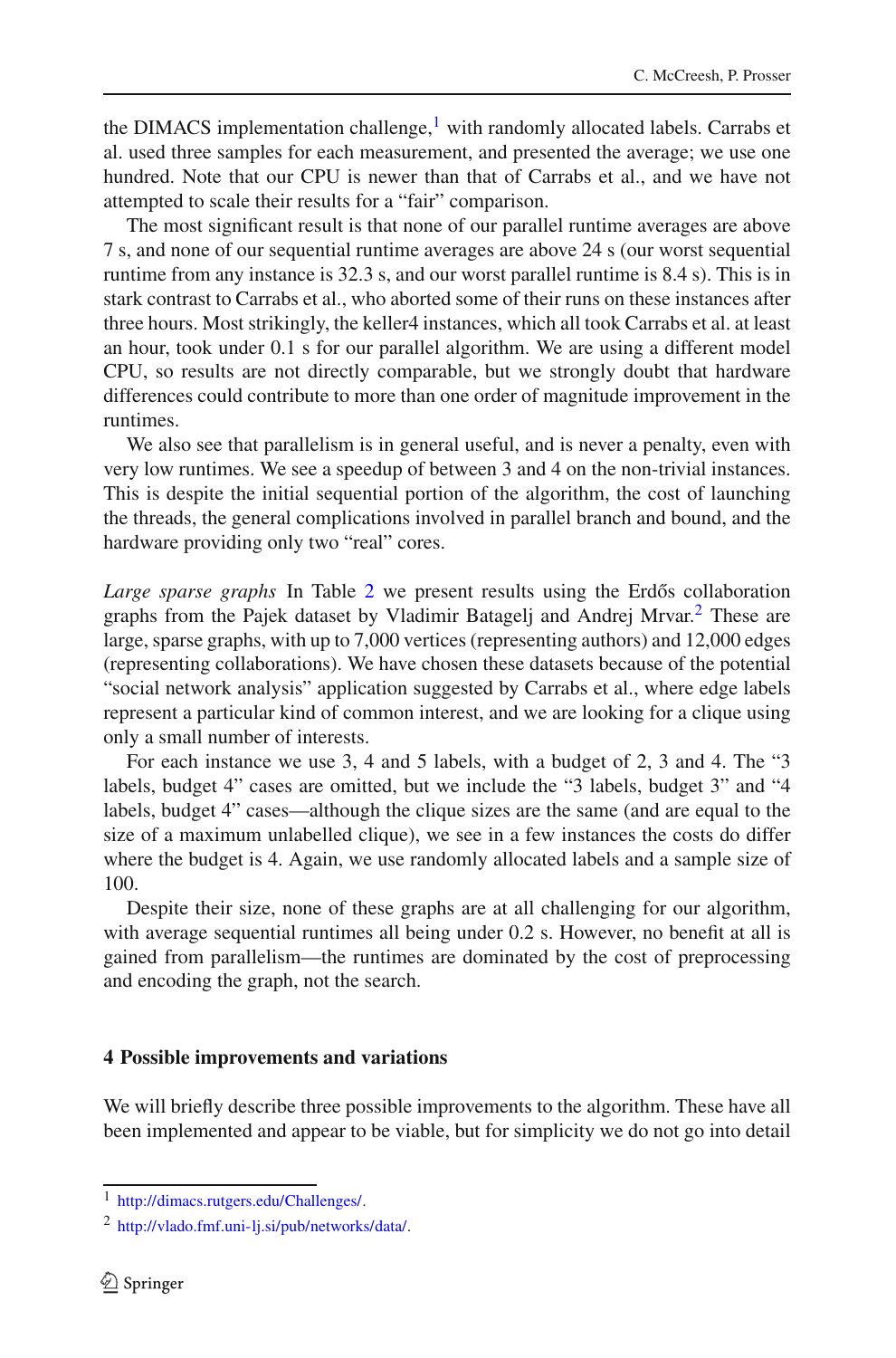<span id="page-8-0"></span>

| Instance       | L              | $budget = 2$ |      |           | $budget = 3$ |      |           | $budget = 4$ |      |           |
|----------------|----------------|--------------|------|-----------|--------------|------|-----------|--------------|------|-----------|
|                |                | size         | cost | $t_{seq}$ | size         | cost | $t_{seq}$ | size         | cost | $t_{seq}$ |
| Erdos971       | 3              | 5.20         | 1.98 | 0.00      | 7.00         | 3.00 | 0.00      |              |      |           |
| 472 vertices,  | $\overline{4}$ | 4.61         | 1.86 | 0.00      | 5.71         | 2.78 | 0.00      | 7.00         | 3.98 | 0.00      |
| 1314 edges     | 5              | 4.24         | 1.94 | 0.00      | 5.10         | 2.81 | 0.00      | 6.05         | 3.91 | 0.00      |
| Erdos972       | 3              | 5.30         | 1.98 | 0.12      | 7.00         | 3.00 | 0.12      |              |      |           |
| 5488 vertices, | $\overline{4}$ | 4.84         | 1.90 | 0.12      | 5.84         | 2.88 | 0.12      | 7.00         | 3.97 | 0.12      |
| 8972 edges     | 5              | 4.35         | 1.80 | 0.12      | 5.18         | 2.76 | 0.12      | 6.04         | 3.82 | 0.12      |
| Erdos981       | 3              | 5.18         | 1.99 | 0.00      | 7.00         | 3.00 | 0.00      |              |      |           |
| 485 vertices,  | $\overline{4}$ | 4.68         | 1.91 | 0.00      | 5.78         | 2.88 | 0.00      | 7.00         | 3.99 | 0.00      |
| 1381 edges     | 5              | 4.18         | 1.82 | 0.00      | 5.21         | 2.89 | 0.00      | 6.10         | 3.82 | 0.00      |
| Erdos982       | 3              | 5.29         | 1.99 | 0.14      | 7.00         | 3.00 | 0.14      |              |      |           |
| 5822 vertices. | $\overline{4}$ | 4.80         | 1.85 | 0.14      | 5.95         | 2.95 | 0.14      | 7.00         | 3.96 | 0.14      |
| 9505 edges     | 5              | 4.26         | 1.69 | 0.14      | 5.19         | 2.82 | 0.14      | 6.19         | 3.88 | 0.14      |
| Erdos991       | 3              | 5.18         | 1.97 | 0.00      | 7.00         | 3.00 | 0.00      |              |      |           |
| 492 vertices,  | $\overline{4}$ | 4.64         | 1.89 | 0.00      | 5.84         | 2.91 | 0.00      | 7.00         | 3.98 | 0.00      |
| 1417 edges     | 5              | 4.23         | 1.93 | 0.00      | 5.19         | 2.82 | 0.00      | 6.16         | 3.86 | 0.00      |
| Erdos992       | 3              | 5.36         | 2.00 | 0.15      | 8.00         | 3.00 | 0.15      |              |      |           |
| 6100 vertices, | $\overline{4}$ | 4.92         | 1.92 | 0.15      | 6.06         | 2.98 | 0.15      | 8.00         | 3.99 | 0.15      |
| 9939 edges     | 5              | 4.27         | 1.84 | 0.15      | 5.32         | 2.86 | 0.15      | 6.38         | 3.88 | 0.15      |
| Erdos02        | 3              | 5.86         | 2.00 | 0.19      | 8.00         | 3.00 | 0.19      |              |      |           |
| 6927 vertices, | $\overline{4}$ | 5.04         | 1.99 | 0.19      | 6.43         | 2.98 | 0.19      | 8.00         | 3.99 | 0.19      |
| 11850 edges    | 5              | 4.66         | 1.82 | 0.19      | 5.69         | 2.83 | 0.19      | 6.82         | 3.91 | 0.19      |

**Table 2** Experimental results on Erdős collaboration graphs

For each instance, we use three different label set sizes and three different budgets, with randomly allocated labels, and show averages over 100 runs. In each case, we show the average size and cost of the result, and the sequential runtime in seconds

on these points. We did not use these improvements for the results in the previous section. We also suggest a variation of the problem.

*Resuming where we left off:* Rather than doing two full passes, it is possible to start the second pass at the point where the last unseating of the incumbent occurred in the first pass. In the sequential case, this is conceptually simple but messy to implement: viewing the recursive calls to expand as a tree, we could store the location whenever the incumbent is unseated. For the second pass, we could then skip portions of the search space "to the left" of this point. In parallel, this is much trickier: it is no longer the case that when a new incumbent is found, we have necessarily explored every subtree to the left of its position.

*Different initial vertex orders:* We order vertices by non-increasing degree order at the top of search. Other vertex orderings have been proposed for the maximum clique problem, including a dynamic degree and exdegree ordering [\[14\]](#page-11-0), and minimum-width based orderings [\[8](#page-10-8)[,9](#page-10-9)]. These orderings give small improvements for the harder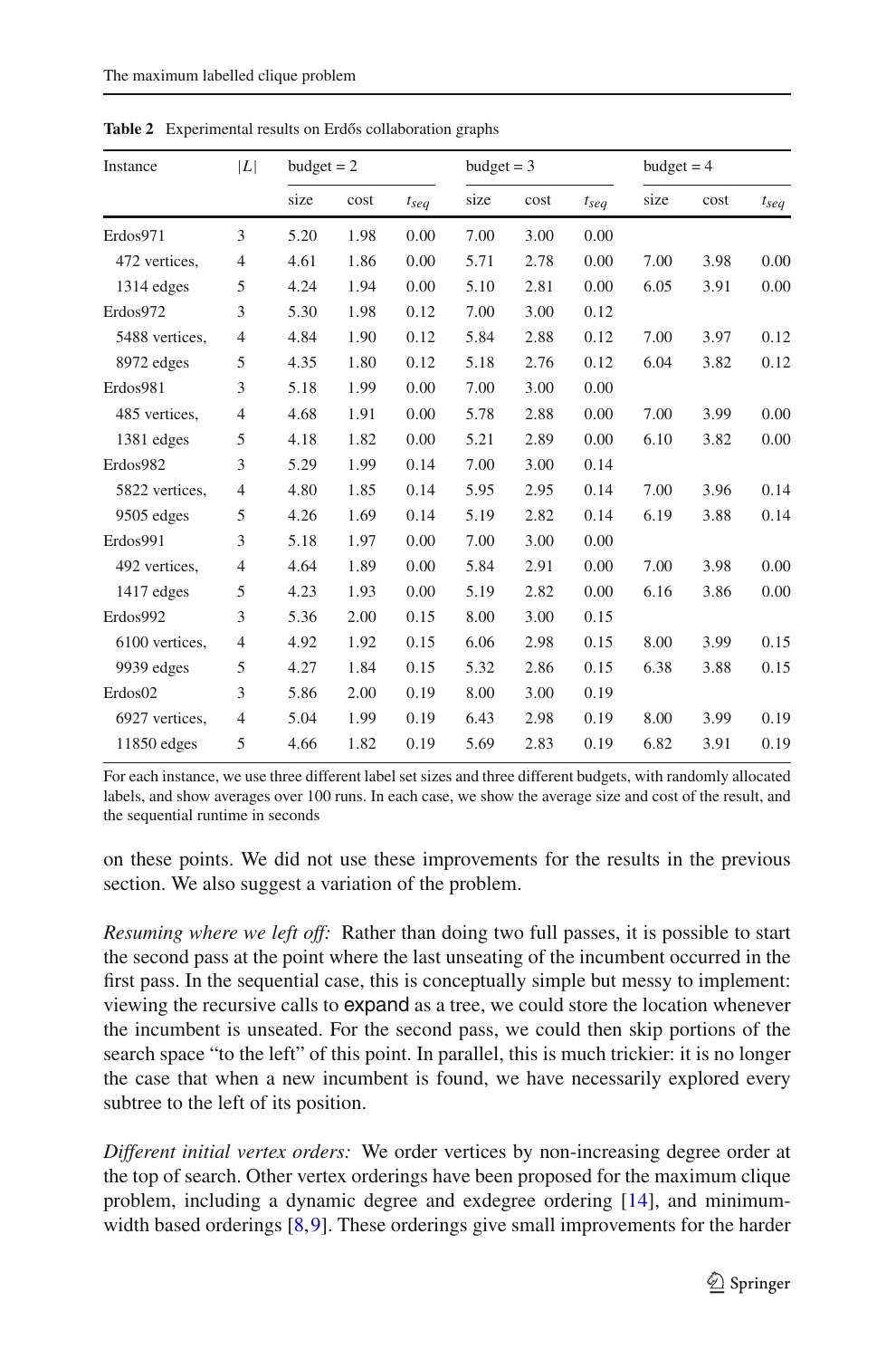problem instances when labels are present. However, for the Erdős graphs, dynamic degree and exdegree orderings were a severe penalty—they are more expensive to compute (adding almost a whole second to the runtime), and the search space is too small for this one-time cost to be ignored.

*Reordering colour classes:* For the maximum clique problem, small but consistent benefits can be had by permuting the colour class list produced by colourOrder to place colour classes containing only a single vertex at the end, so that they are selected first [\[6](#page-10-10)]. A similar benefit is obtained by doing this here.

*A multi-label variation of the problem:* In the formulation by Carrabs et al., each edge has exactly one label. What if instead edges may have multiple labels? If taking an edge requires paying for all of its labels, this is just a trivial modification to our algorithm. But if taking an edge requires selecting and paying for only one of its labels, it is not obvious what the best way to handle this would be. One possibility would be to branch on edges as well as on vertices (but only where none of the available edges matches a label which has already been selected).

This modification to the problem could be useful for real-world problems: for Carrabs et al. example where labels represent different relationship types in a social network graph, it is plausible that two people could both be members of the same club and be colleagues. Similarly, for the Erdős datasets, we could use labels either for different journals and conferences, or for different topic areas (combinatorics, graph theory, etc.). When looking for a clique of people using only a small number of different relationship types, it would make sense to allow only one of the relationships to count towards the cost. However, we suspect that this change could make the problem substantially more challenging.

### **5 Conclusion**

We saw that our dedicated algorithm was faster than a mathematical programming solution. This is not surprising. However, the extent of the performance difference was unexpected: we were able to solve multiple problems in under a tenth of one second that previously took over an hour, and we never took more than 10 s to solve any of Carrabs et al.'s instances. We were also able to work with large sparse graphs without difficulty.

Of course, a more complicated mathematical programming model could close the performance gap. One possible route, which has been successful for the maximum clique problem in a SAT setting [\[4\]](#page-10-11), would be to treat colour classes as variables rather than vertices. But this would require a pre-processing step, and would lose the "ease of use" benefits of a mathematical programming approach. It is also not obvious how the label constraints would map to this kind of model, since equivalently coloured vertices are no longer equal.

On the other hand, adapting a dedicated maximum clique algorithm for this problem did not require major changes. It is true that these algorithms are non-trivial to implement, but there are at least three implementations with publicly available source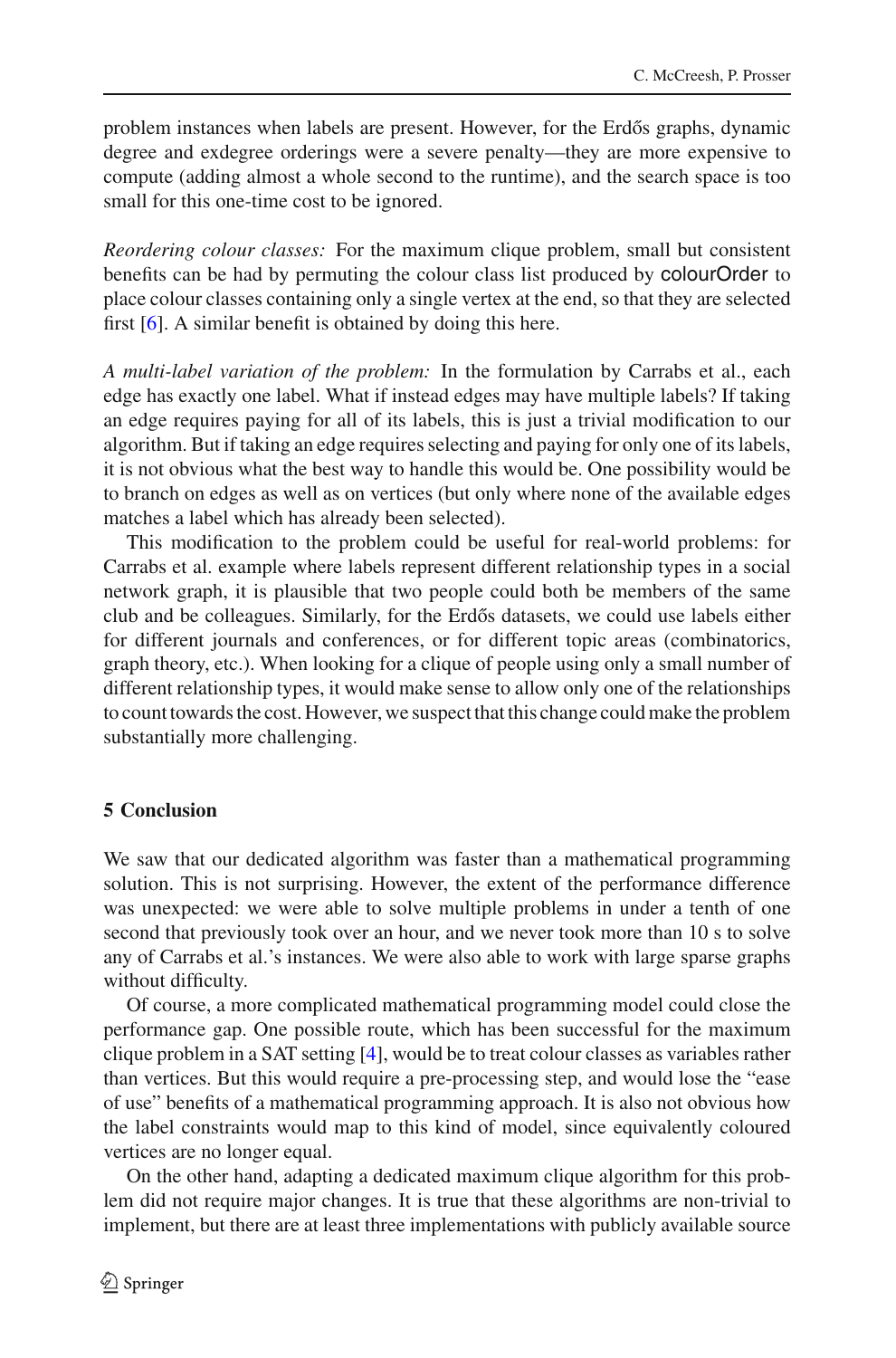code (one in Java [\[8\]](#page-10-8) and two with multi-threading support in  $C_{++}$  [\[2](#page-10-4),[5\]](#page-10-5)). Also of note was that bit- and thread-parallelism, which are key contributors to the raw performance of maximum clique algorithms, were similarly successful in this setting.

A further surprise is that threading is beneficial even with the low runtimes of some problem instances. We had assumed that our parallel runtimes would be noticeably worse for extremely easy instances, but this turned out not to be the case. Although there was no benefit for the Erdős collaboration graphs, which were computationally trivial, for the DIMACS graphs there were clear benefits from parallelism even with sequential runtimes as low as a tenth of a second. For the non-trivial instances, we consistently obtained speedups of between 3 and 4. Even on inexpensive desktop machines, it is worth making use of multiple cores.

**Acknowledgments** This work was supported by the Engineering and Physical Sciences Research Council [Grant Number EP/K503058/1].

**Open Access** This article is distributed under the terms of the Creative Commons Attribution License which permits any use, distribution, and reproduction in any medium, provided the original author(s) and the source are credited.

#### <span id="page-10-0"></span>**References**

- 1. Carrabs, F., Cerulli, R., Dell'Olmo, P.: A mathematical programming approach for the maximum labeled clique problem. In: Procedia—Social and Behavioral Sciences 108(0), 69–78 (2014). doi[:10.](http://dx.doi.org/10.1016/j.sbspro.2013.12.821) [1016/j.sbspro.2013.12.821.](http://dx.doi.org/10.1016/j.sbspro.2013.12.821) <http://www.sciencedirect.com/science/article/pii/S187704281305461X>
- <span id="page-10-4"></span>2. Depolli, M., Konc, J., Rozman, K., Trobec, R., Janežič, D.: Exact parallel maximum clique algorithm for general and protein graphs. J. Chem. Inf. Model. **53**(9), 2217–2228 (2013). doi[:10.1021/ci4002525](http://dx.doi.org/10.1021/ci4002525)
- <span id="page-10-7"></span>3. Lai, T.H., Sahni, S.: Anomalies in parallel branch-and-bound algorithms. Commun. ACM **27**(6), 594– 602 (1984)
- <span id="page-10-11"></span>4. Li, C.M., Zhu, Z., Manyà, F., Simon, L.: Minimum satisfiability and its applications. In: Proceedings of the Twenty-Second International Joint Conference on Artificial Intelligence, Volume One, IJCAI'11, pp. 605–610. AAAI Press, Palo Alto (2011). doi[:10.5591/978-1-57735-516-8/IJCAI11-108](http://dx.doi.org/10.5591/978-1-57735-516-8/IJCAI11-108)
- <span id="page-10-5"></span>5. McCreesh, C., Prosser, P.: Multi-threading a state-of-the-art maximum clique algorithm. Algorithms **6**(4), 618–635 (2013). doi[:10.3390/a6040618.](http://dx.doi.org/10.3390/a6040618) <http://www.mdpi.com/1999-4893/6/4/618>
- <span id="page-10-10"></span>6. McCreesh, C., Prosser, P.: Reducing the branching in a branch and bound algorithm for the maximum clique problem. In: Principles and Practice of Constraint Programming, 20th International Conference, CP 2014. Springer, Berlin (2014)
- <span id="page-10-6"></span>7. McCreesh, C., Prosser, P.: The shape of the search tree for the maximum clique problem, and the implications for parallel branch and bound. ACM Trans. Parallel Comput. (2014) (To appear; preprint as CoRR abs/1401.5921)
- <span id="page-10-8"></span>8. Prosser, P.: Exact algorithms for maximum clique: a computational study. Algorithms **5**(4), 545–587 (2012). doi[:10.3390/a5040545.](http://dx.doi.org/10.3390/a5040545) <http://www.mdpi.com/1999-4893/5/4/545>
- <span id="page-10-9"></span>9. San Segundo, P., Lopez, A., Batsyn, M.: Initial sorting of vertices in the maximum clique problem reviewed. In: P.M. Pardalos, M.G. Resende, C. Vogiatzis, J.L. Walteros (eds.) Learning and Intelligent Optimization, Lecture Notes in Computer Science, pp. 111–120. Springer International Publishing (2014). doi[:10.1007/978-3-319-09584-4\\_12](http://dx.doi.org/10.1007/978-3-319-09584-4_12)
- <span id="page-10-2"></span>10. San Segundo, P., Matia, F., Rodriguez-Losada, D., Hernando, M.: An improved bit parallel exact maximum clique algorithm. Optim. Lett. **7**(3), 467–479 (2013). doi[:10.1007/s11590-011-0431-y](http://dx.doi.org/10.1007/s11590-011-0431-y)
- <span id="page-10-3"></span>11. San Segundo, P., Rodríguez-Losada, D., Jiménez, A.: An exact bit-parallel algorithm for the maximum clique problem. Comput. Oper. Res. **38**(2), 571–581 (2011). doi[:10.1016/j.cor.2010.07.019](http://dx.doi.org/10.1016/j.cor.2010.07.019)
- <span id="page-10-1"></span>12. Tomita, E., Kameda, T.: An efficient branch-and-bound algorithm for finding a maximum clique with computational experiments. J. Glob. Optim. **37**(1), 95–111 (2007)
- 13. Tomita, E., Seki, T.: An efficient branch-and-bound algorithm for finding a maximum clique. In: Proceedings of the 4th International Conference on Discrete Mathematics and Theoretical Computer Sci-